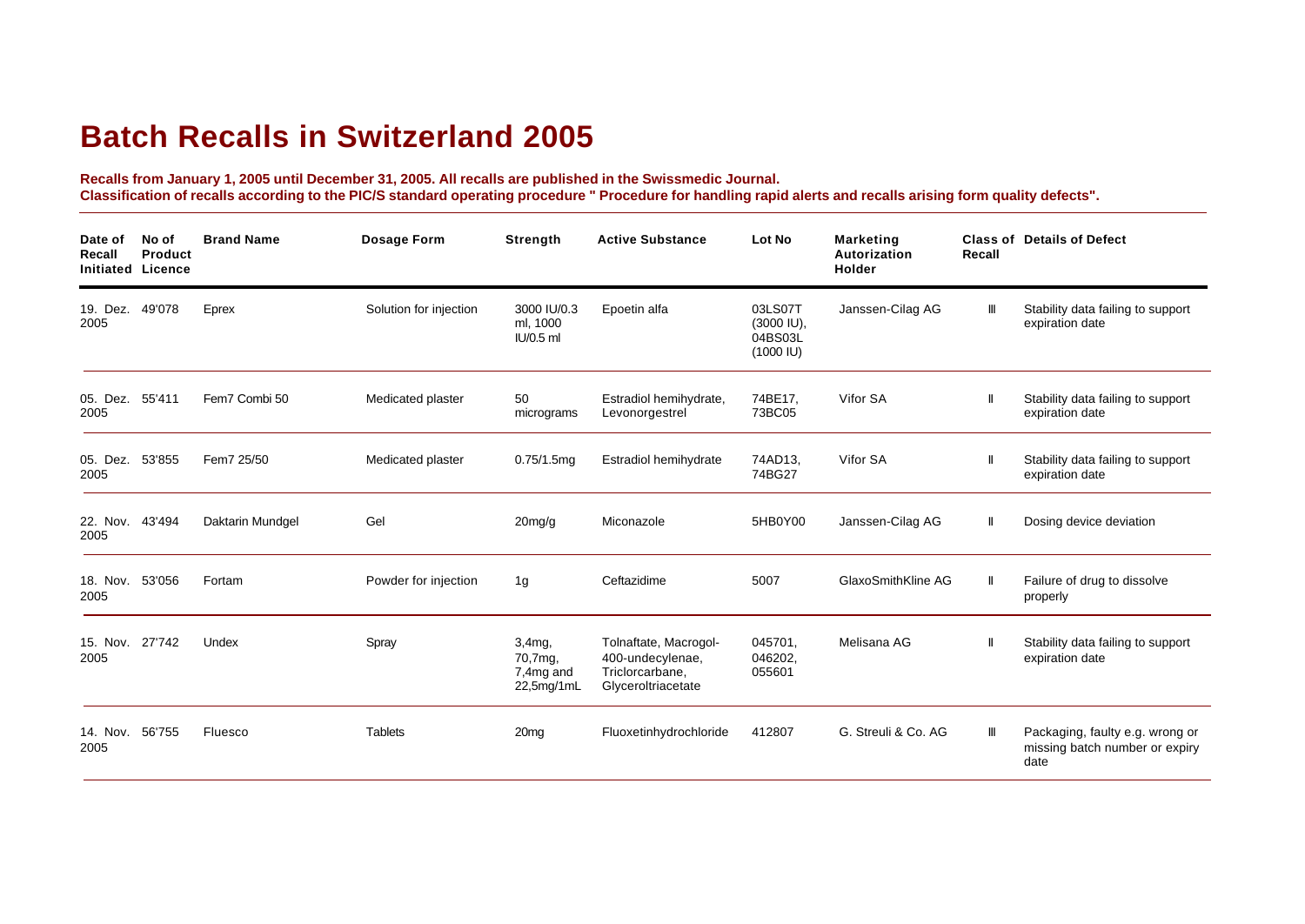| Date of<br>Recall<br><b>Initiated Licence</b> | No of<br>Product | <b>Brand Name</b>                                              | Dosage Form            | Strength                             | <b>Active Substance</b>                                                  | Lot No                                                                                          | <b>Marketing</b><br>Autorization<br>Holder | Recall       | <b>Class of Details of Defect</b>                                      |
|-----------------------------------------------|------------------|----------------------------------------------------------------|------------------------|--------------------------------------|--------------------------------------------------------------------------|-------------------------------------------------------------------------------------------------|--------------------------------------------|--------------|------------------------------------------------------------------------|
| 09. Nov. 42'049<br>2005                       |                  | Sibelium                                                       | Capsules, hard         | 5 <sub>mg</sub>                      | Flunarizine                                                              | see detailed<br>publication                                                                     | Janssen-Cilag AG                           | $\mathbf{I}$ | Stability data failing to support<br>expiration date                   |
| 24. Okt.<br>2005                              | 49'078           | Eprex                                                          | Solution for injection | 3000 IU/0.3<br>ml                    | Epoetin alfa                                                             | 03LS04T                                                                                         | Janssen-Cilag AG                           | Ш            | Stability data failing to support<br>expiration date                   |
| 12. Okt.<br>2005                              | 47'887           | Plak-Out, collutorio                                           | Mouth wash             | 0.1%                                 | Chlorhexidine,<br>Polidocanol                                            | 05G1078                                                                                         | KerrHawe SA                                | Ш            | Closure, faulty                                                        |
| 03. Okt.<br>2005                              | 54'865           | <b>Fortevital Tonikum</b>                                      | Oral solution          |                                      | Ginseng, Ginkgo,<br><b>Vitamins and Minerals</b>                         | 31214                                                                                           | <b>Tentan AG</b>                           | Ш            | Non-compliance with<br>specification (content of<br>Selenium too high) |
| 27. Sep.<br>2005                              | 56'414           | Sauerstoff medizinal                                           | Gas                    |                                      | Oxygen                                                                   | 50727001                                                                                        | PanGas                                     | Ш            | Contamination, physical                                                |
| 26. Sep.<br>2005                              | 56'414           | Sauerstoff, medizinal                                          | Inhalation vapour      | 2 Liter                              | Sauerstoff Ph.Eur.0417                                                   | 50727001                                                                                        | PanGas                                     | $\mathbf{I}$ | Contamination, chemical                                                |
| 14. Sep.<br>2005                              | 53'358           | Similasan Menosim,<br>Globuli, homöopathisches<br>Arzneimittel | Granules               | 7 granules<br>several<br>times daily | Acidum sulfuricum D6,<br>Lilium lancifolium D10,<br>Sepia officinalis D6 | 9271                                                                                            | Similasan AG                               | Ш            | Labeling, faulty e.g. wrong or<br>missing text or figures              |
| 14. Sep.<br>2005                              | 52'802           | Metacam ad us.vet.,<br>Suspension                              | Oral suspension        | $1,5$ mg/mL                          | Meloxicam                                                                | 114 ZM45-1<br>064ZM84-4,<br>034ZM40-2,<br>123ZM80A-1,<br>053ZM94-9,<br>043ZM49-6,<br>102ZM98A-2 | Boehringer Ingelheim<br>(Schweiz) GmbH     | Ш            | Specifications not met                                                 |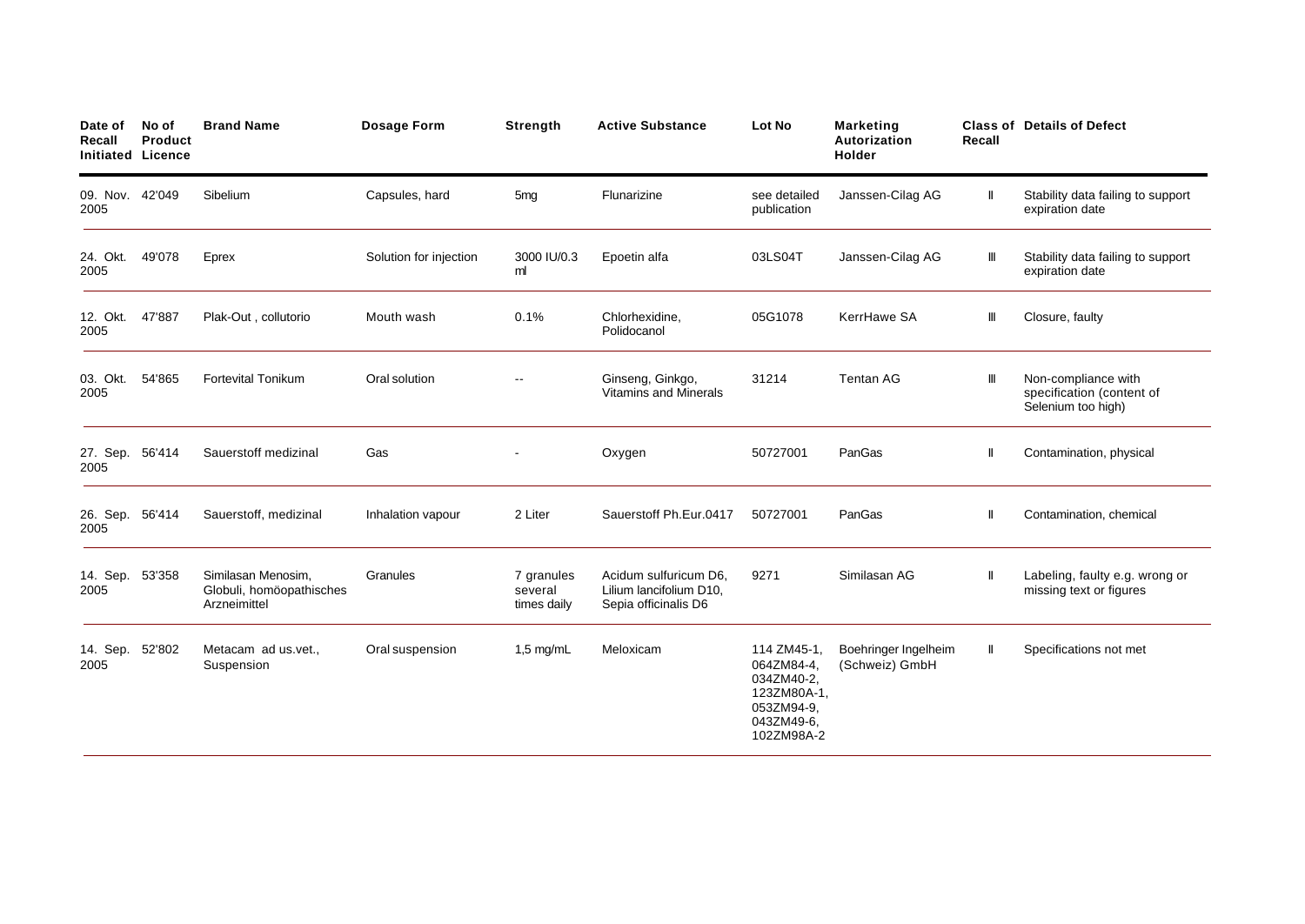| Date of<br>Recall       | No of<br>Product<br><b>Initiated Licence</b> | <b>Brand Name</b>      | <b>Dosage Form</b>  | Strength         | <b>Active Substance</b>                    | Lot No                                                                                                                                                                                                                                                                                      | <b>Marketing</b><br>Autorization<br>Holder     | Recall | <b>Class of Details of Defect</b>                         |
|-------------------------|----------------------------------------------|------------------------|---------------------|------------------|--------------------------------------------|---------------------------------------------------------------------------------------------------------------------------------------------------------------------------------------------------------------------------------------------------------------------------------------------|------------------------------------------------|--------|-----------------------------------------------------------|
| 15. Aug. 56'699<br>2005 |                                              | Supradyn               | Film-coated tablets |                  | Vitamines and minerals                     | 2957801,<br>2957802,<br>2957803,<br>2959201,<br>2959202,<br>3016701,<br>3061101,<br>3061102,<br>3093301,<br>3093302,<br>2957803,<br>2957804,<br>2959202,<br>2959203,<br>2959204,<br>3016702,<br>3016703,<br>3016704,<br>3061102,<br>3061103,<br>3061104,<br>3093302,<br>3093303,<br>3093304 | Bayer (Schweiz) AG                             | Ш      | Stability data failing to support<br>expiration date      |
| 10. Aug. 52'586<br>2005 |                                              | Fosicomp               | <b>Tablets</b>      | 20 mg/12.5<br>mg | Fosinopril Natrium /<br>Hydrochlorothiazid | see detailed<br>publication                                                                                                                                                                                                                                                                 | <b>Bristol-Myers Squibb</b><br>GmbH            | Ш      | Stability data failing to support<br>expiration date      |
| 06. Jul.<br>2005        | 56'780                                       | Paronex                | Coated tablets      | 40 <sub>mg</sub> | Paroxetinum                                | 503239                                                                                                                                                                                                                                                                                      | Ecosol AG, Cham                                | Ш      | Labeling, faulty e.g. wrong or<br>missing text or figures |
| 01. Jul.<br>2005        | 26'208                                       | <b>Tricodein Solco</b> | Film-coated tablets | 57.5mg           | Codeinphosphat<br>Hemihydrat               | 069708,<br>169805,<br>269908,<br>370105,<br>470203                                                                                                                                                                                                                                          | Valeant<br>Pharmaceuticals<br>Switzerland GmbH |        | Stability data failing to support<br>expiration date      |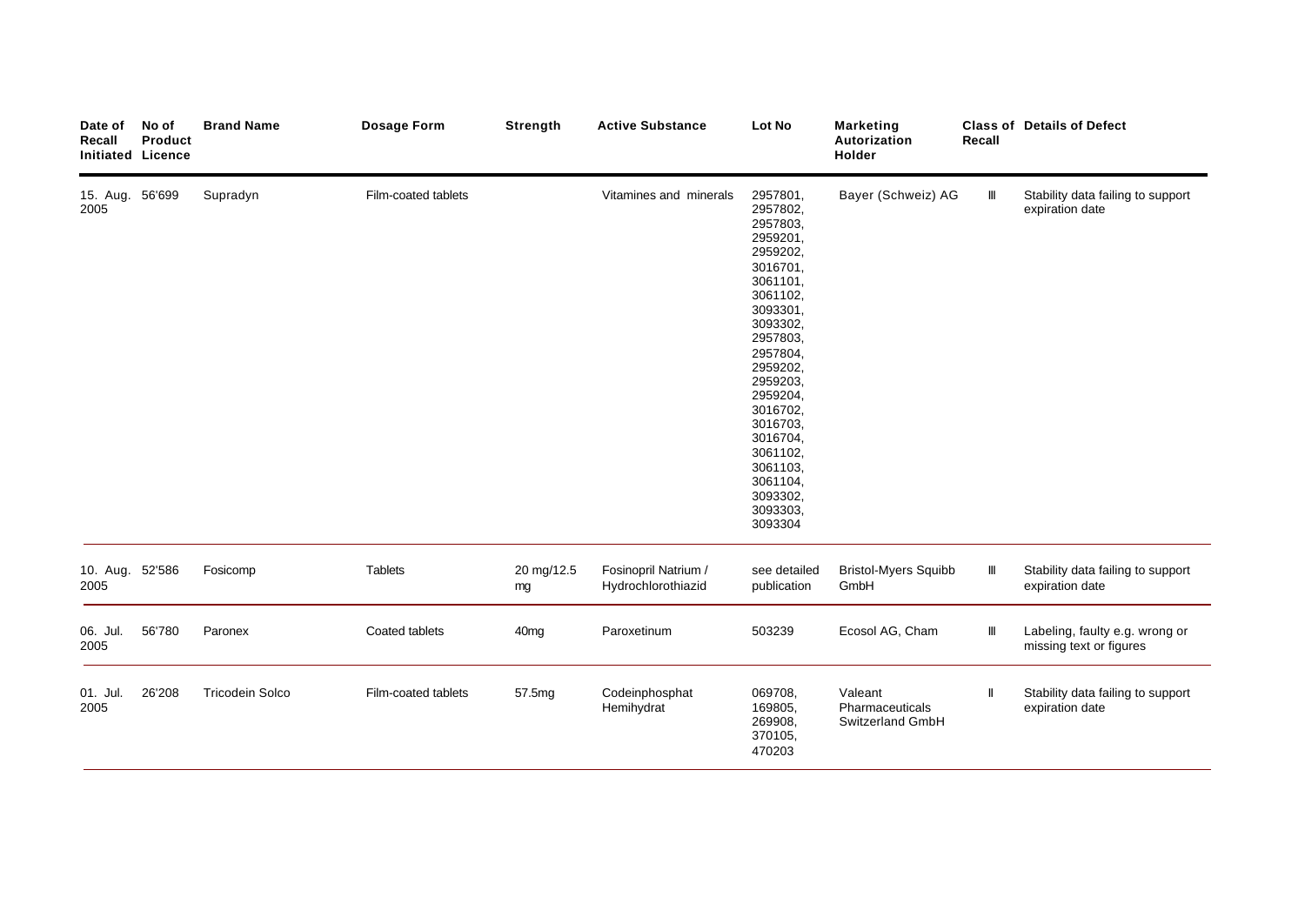| Date of<br>Recall<br><b>Initiated Licence</b> | No of<br>Product | <b>Brand Name</b>                                           | Dosage Form                                     | Strength          | <b>Active Substance</b> | Lot No                                                                                                              | <b>Marketing</b><br>Autorization<br><b>Holder</b>                     | Recall       | <b>Class of Details of Defect</b>                         |
|-----------------------------------------------|------------------|-------------------------------------------------------------|-------------------------------------------------|-------------------|-------------------------|---------------------------------------------------------------------------------------------------------------------|-----------------------------------------------------------------------|--------------|-----------------------------------------------------------|
| 30. Jun.<br>2005                              | 34'282           | Betadine Lösung<br>standardisiert, 50ml<br>Sprühkopfflasche | Liquid preparation for<br>cutaneous application | 10mg/ml           | Povidone, iodinated     | 41705A                                                                                                              | Mundipharma Medical<br>Company,<br>Hamilton/Bermuda.<br>Basel, Branch | Ш            | Packaging defect                                          |
| 17. Jun. 57'196<br>2005                       |                  | Torasem-Mepha 5                                             | <b>Tablets</b>                                  | 5 mg              | Torasemide              | 05 506 56                                                                                                           | Mepha Pharma AG                                                       | Ш            | Labeling, faulty e.g. wrong or<br>missing text or figures |
| 13. Jun. 41'904<br>2005                       |                  | Motilium                                                    | Suppository                                     | 60 <sub>mg</sub>  | Domperidone             | 00HB385.<br>01AB114,<br>01DB686,<br>01JB707,<br>02HB343,<br>02JB765,<br>03EB259,<br>03IB354,<br>4DB1E00,<br>5AB2F00 | Janssen-Cilag AG                                                      | Ш            | Stability data failing to support<br>expiration date      |
| 07. Jun.<br>2005                              | 31'095           | Florinef                                                    | <b>Tablets</b>                                  | 0.1 <sub>mg</sub> | Fludrocortisone acetate | A088, A093,<br>A098, A101,<br>A105, A107,<br>A110, A113,<br>B113, A116,<br>B116, A121,<br>B121, A124,<br>B124, A126 | <b>Bristol-Myers Squibb</b><br>GmbH                                   | Ш            | Stability data failing to support<br>expiration date      |
| 07. Jun.<br>2005                              | 99'999           | PAH p-aminohippuric acid<br>. sodium salt                   | Solution for injection                          | 20 %              | p-aminohippuric acid    | AC0540                                                                                                              | Merckbiosciences AG                                                   | $\mathbf{I}$ | Contamination, physical                                   |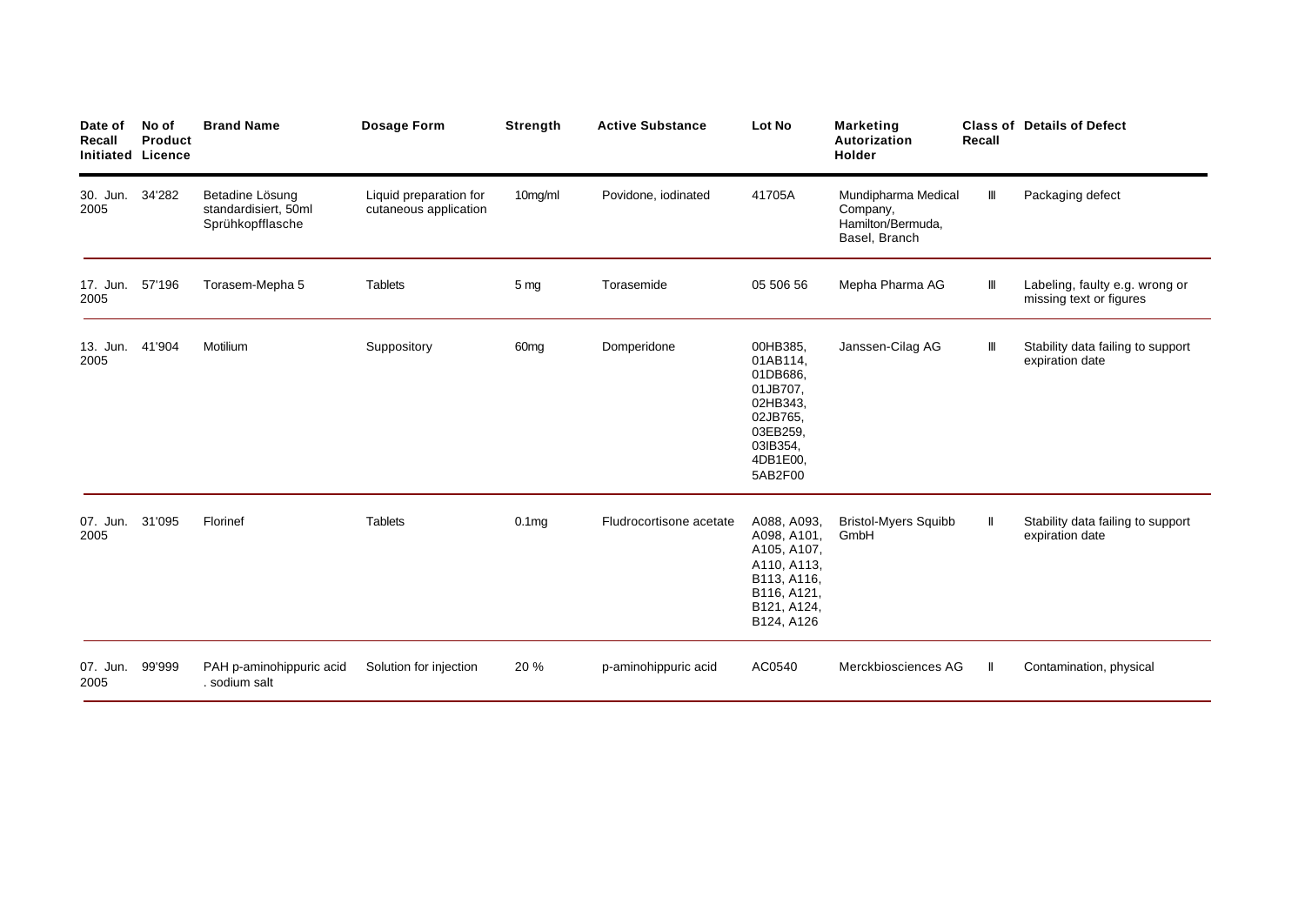| Date of<br>Recall<br><b>Initiated Licence</b> | No of<br>Product | <b>Brand Name</b>     | Dosage Form    | Strength         | <b>Active Substance</b>                        | Lot No                                                                                                                                                                                                                                                                                                                                           | <b>Marketing</b><br>Autorization<br>Holder | Recall | <b>Class of Details of Defect</b>                          |
|-----------------------------------------------|------------------|-----------------------|----------------|------------------|------------------------------------------------|--------------------------------------------------------------------------------------------------------------------------------------------------------------------------------------------------------------------------------------------------------------------------------------------------------------------------------------------------|--------------------------------------------|--------|------------------------------------------------------------|
| 31. Mai.<br>2005                              | 41'904           | Motilium              | Suppository    | 10mg, 30mg       | Domperidone                                    | 10mg:<br>00HB571,<br>01AB281,<br>01EB545,<br>01KB260,<br>02EB615,<br>02KB228,<br>03EB642,<br>03LB040,<br>4KB4E00<br>30mg:<br>00HB631,<br>00HB857,<br>01AB386,<br>01BB105,<br>01FB967,<br>01JB308,<br>01KB309,<br>02DB153,<br>02FB272,<br>02JB055,<br>02KB716,<br>03CB742,<br>03FB646,<br>03IB691,<br>04AB370,<br>4DB3G00,<br>4KB6100,<br>5AB0F00 | Jansen-Cilag AG                            | Ш      | Stability data failing to support<br>expiration date       |
| 04. Mai.<br>2005                              | 42'888           | Vepesid               | Capsules, soft | 50 <sub>mg</sub> | Etoposide                                      | 4E78674                                                                                                                                                                                                                                                                                                                                          | <b>Bristol-Myers Squibb</b><br>GmbH        | $\ $   | Contamination, physical                                    |
| 25. Apr. 99'999<br>2005                       |                  | Zi Cao Gen Mu Li Tang | Capsules, hard |                  | traditionelle TCM-<br>Arzneimittelkombination  | M118AL1                                                                                                                                                                                                                                                                                                                                          | China Medical GmbH                         | Ш      | Pyrrolizidine alkaloide content<br>above acceptable limits |
| 25. Apr. 99'999<br>2005                       |                  | Fang Feng 13          | Capsules, hard |                  | traditionelles TCM-<br>Kombinationsarzneimitte | 403CM3723                                                                                                                                                                                                                                                                                                                                        | China Medical GmbH                         | Ш      | Pyrrolizidine alkaloide content<br>above acceptable limits |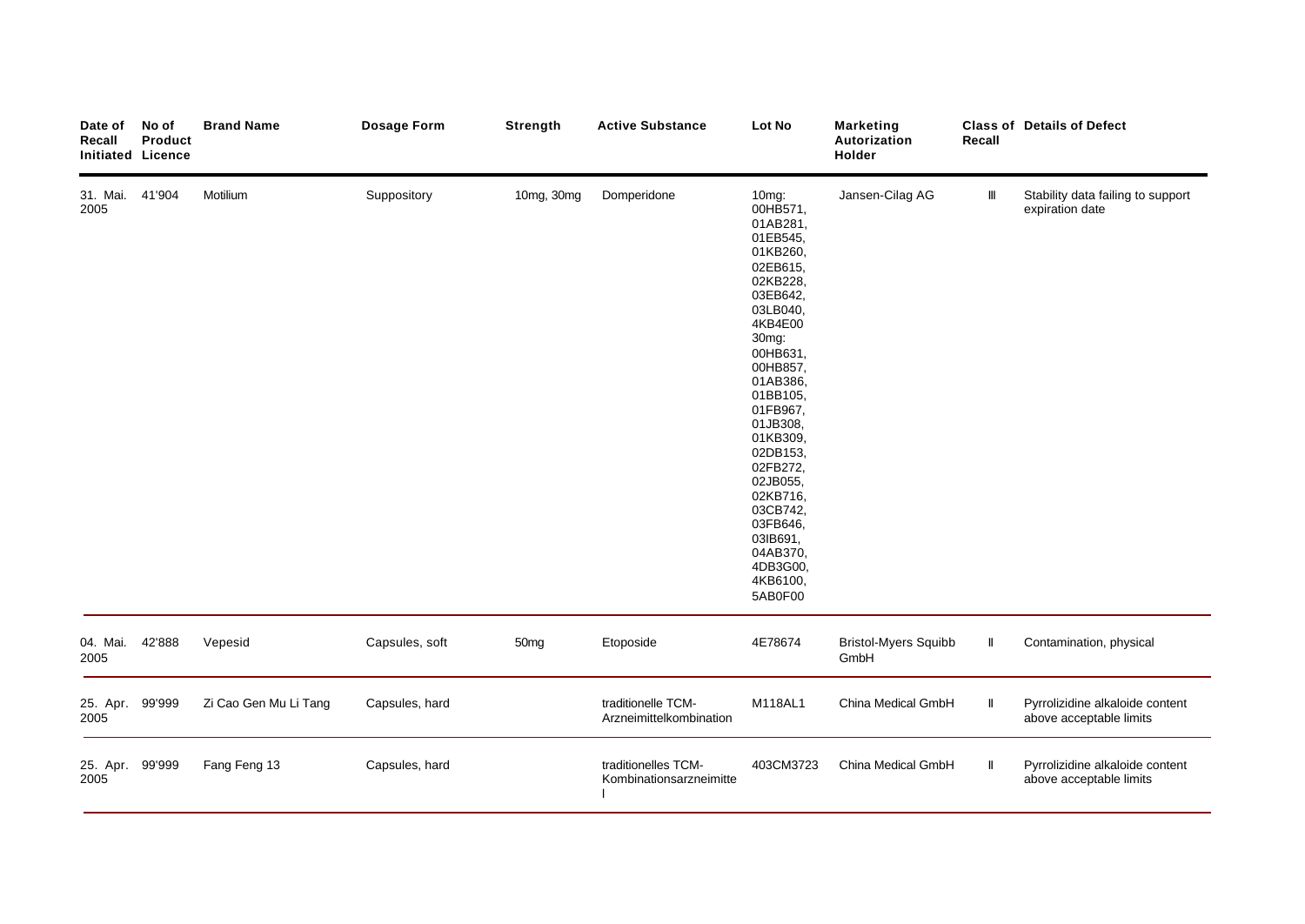| Date of<br>Recall       | No of<br>Product<br><b>Initiated Licence</b> | <b>Brand Name</b>                                           | <b>Dosage Form</b>                 | <b>Strength</b>              | <b>Active Substance</b>                                           | Lot No                                                                                                                                                  | <b>Marketing</b><br>Autorization<br><b>Holder</b>    | Recall | <b>Class of Details of Defect</b>                          |
|-------------------------|----------------------------------------------|-------------------------------------------------------------|------------------------------------|------------------------------|-------------------------------------------------------------------|---------------------------------------------------------------------------------------------------------------------------------------------------------|------------------------------------------------------|--------|------------------------------------------------------------|
| 22. Apr. 36'797<br>2005 |                                              | Natrium Bicarbonicum<br>Bichsel 8.4%, 10ml (10<br>Ampullen) | Solution for infusion              | 8.4%                         | Sodium hydrogen<br>carbonate                                      | 14044                                                                                                                                                   | Grosse Apotheke Dr. G. II<br><b>Bichsel AG</b>       |        | Packaging defect                                           |
| 20. Apr. 17'097<br>2005 |                                              | Melisana Klosterfrau<br>Melissengeist                       | Liquid preparation for<br>oral use |                              | Div. pflanzliche<br><b>Destillate</b>                             | 4A0363,<br>4A0483,<br>4A0514,<br>430930.<br>430933,<br>490466                                                                                           | Melisana AG                                          | Ш      | Contamination, chemical                                    |
| 15. Apr.<br>2005        | 52'785                                       | Importal Lösung                                             | Oral solution                      | 667 mg / ml                  | Lactitol monohydrate                                              | M105, M106,<br>M107, M108,<br>M109, M212,<br>M213, M214,<br>M218, M219,<br>M220, M318,<br>M319, M320,<br>M367, M375,<br>M376, M425,<br>M426 und<br>M440 | <b>Novartis Consumer</b><br><b>Health Schweiz AG</b> |        | Crystals occurring                                         |
| 30. Mrz.<br>2005        | 28'270                                       | Baldriparan, Dragées                                        | Coated tablet                      | 220mg<br>Extrakt<br>(gesamt) | Valeriana off., Humulus<br>lupulus, Melissa off. (dry<br>extract) | 0091/03.<br>0093/03,<br>0094/03                                                                                                                         | Whitehall-Robins AG                                  |        | Stability data failing to support<br>expiration date       |
| 24. Mrz.<br>2005        | 99'999                                       | Tussilagnis farfarae flos                                   | Granules                           |                              | Tussilagnis farfarae flos                                         | 363748                                                                                                                                                  | Complemedis AG                                       |        | Pyrrolizidine alkaloide content<br>above acceptable limits |
| 24. Mrz.<br>2005        | 99'999                                       | Eupatorium fortunei herba                                   | Granules                           |                              | Eupatorium fortunei<br>herba                                      | 353560                                                                                                                                                  | Complemedis AG                                       | Ш      | Pyrrolizidine alkaloide content<br>above acceptable limits |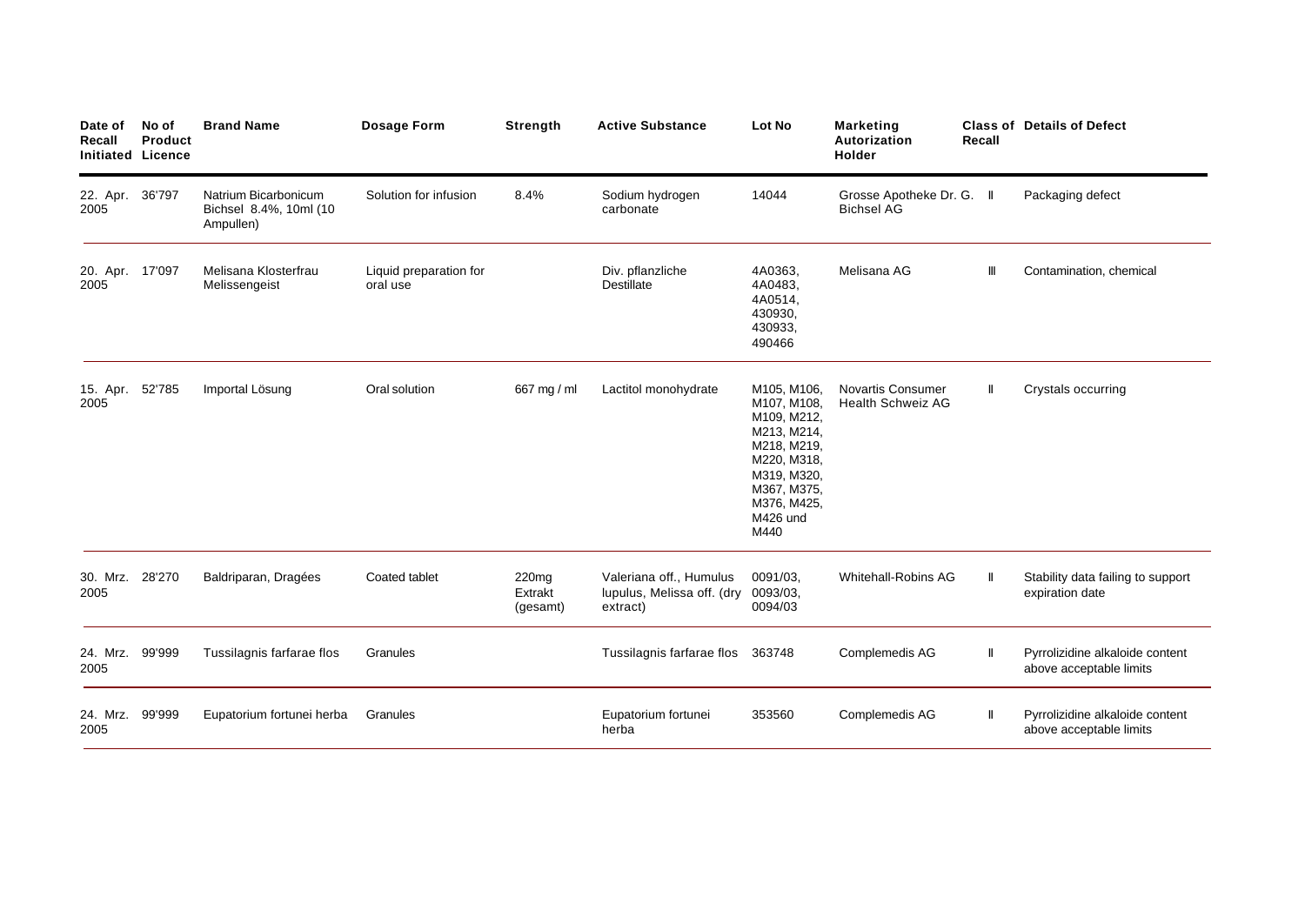| Date of<br>Recall       | No of<br><b>Product</b><br><b>Initiated Licence</b> | <b>Brand Name</b>  | Dosage Form | Strength | <b>Active Substance</b>                        | Lot No                            | <b>Marketing</b><br>Autorization<br><b>Holder</b> | Recall | <b>Class of Details of Defect</b>                          |
|-------------------------|-----------------------------------------------------|--------------------|-------------|----------|------------------------------------------------|-----------------------------------|---------------------------------------------------|--------|------------------------------------------------------------|
| 24. Mrz.<br>2005        | 99'999                                              | Belamcanda&Mahuang | Granules    |          | traditionelles TCM-<br>Kombinationsarzneimitte | 45573                             | Complemedis AG                                    | Ш      | Pyrrolizidine alkaloide content<br>above acceptable limits |
| 24. Mrz.<br>2005        | 99'999                                              | Mahuang&Gingko C   | Granules    |          | traditionelles TCM-<br>Kombinationsarzneimitte | 144042                            | Complemedis AG                                    | Ш      | Pyrrolizidine alkaloide content<br>above acceptable limits |
| 17. Mrz.<br>2005        | 99'999                                              | Zi Cao Gen         | Granules    | $5-9g$   | Lithospermum radix                             | SV26771,<br>S267BQ1,<br>S267CG1   | China Medical GmbH                                | Ш      | Pyrrolizidine alkaloide content<br>above acceptable limits |
| 17. Mrz. 99'999<br>2005 |                                                     | Qian Li Guang      | Granules    | $9-15g$  | <b>Herba Senecionis</b>                        | SPO12BK1,<br>SPO1271              | China Medical GmbH                                | Ш      | Pyrrolizidine alkaloide content<br>above acceptable limits |
| 17. Mrz. 99'999<br>2005 |                                                     | Pei Lan            | Granules    | $3-10g$  | Herba Eupatorii Fortunei                       | SW14861,<br>S148BK1               | China Medical GmbH                                |        | Pyrrolizidine alkaloide content<br>above acceptable limits |
| 07. Mrz.<br>2005        | 99'999                                              | Pei Lan            | Granules    |          | Eupatorii Herba                                | 0210396                           | Milestone International<br>AG                     | Ш      | Pyrrolizidine alkaloide content<br>above acceptable limits |
| 07. Mrz.<br>2005        | 99'999                                              | Zi Cao             | Granules    |          | Lithospermi Radix                              | 0210515                           | Milestone International<br>AG                     |        | Pyrrolizidine alkaloide content<br>above acceptable limits |
| 04. Mrz.<br>2005        | 99'999                                              | Pei Lan            | Granules    |          | Eupatorii flos                                 | 353560.<br>D363456A,<br>EE240802A | Lian Chinaherb AG                                 |        | Pyrrolizidine alkaloide content<br>above acceptable limits |
| 04. Mrz.<br>2005        | 99'999                                              | Qian Li Guang      | Granules    |          | Senecionis herba                               | LR0402016                         | Lian Chinaherb AG                                 | Ш      | Pyrrolizidine alkaloide content<br>above acceptable limits |